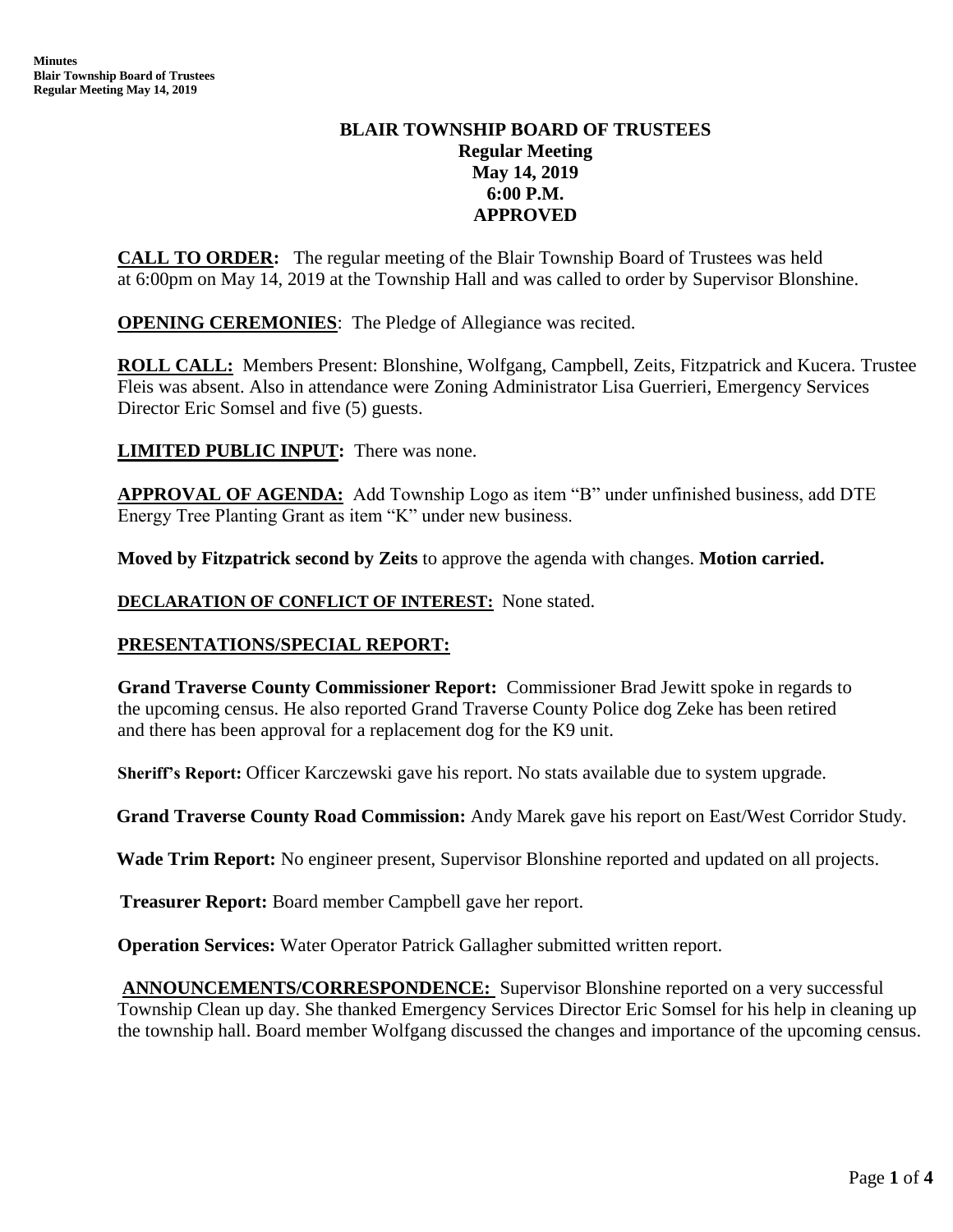# **CONSENT CALENDAR**

| <b>FUND</b>            | <b>CHECK NUMBERS</b> | <b>TOTALS</b>  | <b>REPORTS</b>                   |
|------------------------|----------------------|----------------|----------------------------------|
| Pooled Operating       | #2682-2793           | 307,748.13     | <b>Emergency Services Report</b> |
| Trust & Agency Fund    | #1030-1036           | 10,341.25<br>S | Water Dept. Report               |
| Tax Account            |                      | 0.00           | Supervisor/Zoning Report         |
| Payroll Check/EFT      | #1346-1352           | 41,240.38      | Minutes March 12, 2019           |
| <b>Direct Deposits</b> |                      | 61,376.25      | Minutes April 9, 2019            |

**Moved by Wolfgang second by Kucera** to remove the March 12, 2019 minutes until pending attorney opinion. **Motion Carried**

Board Member Kucera asked to remove April 9, 2019 minutes. The following corrections item d, correct spelling of negotiations. Item e, was second by Fitzpatrick and not Kucera.

**Moved by Wolfgang second by Fitzpatrick** to approve the consent calendar with 2 corrections to the April 9, 2019 minutes. **Motion carried.** 

### **UNFINSHED BUSINESS:**

#### **a. Hoosier Valley Clean Up Date**

**Moved by Blonshine second by Fitzpatrick** to approve a Hoosier Valley Clean up Day and set a date for June 22, 2019. **Yes:** Blonshine, Wolfgang, Kucera, Campbell, Fitzpatrick, Zeits. **No:** None. **Motion carried**

## **b. Township Logo**

**Moved by Wolfgang second by Kucera** to adopt exhibit "G" as the new Township logo.  **Motion carried.** 

#### **NEW BUSINESS:**

#### **a. Public Hearings**

**All notices were posted on Township Hall Bulletins, Township web page and in the Traverse City Record Eagle as required by law.** 

 2019/2020 Fiscal Year Budget Fire & Police Fund – 2.5 Mills Levied Opened Public Hearing at 6:55pm. No Public Comment. Closed at 6:57pm.

2019/2020 Fiscal Year Budget Ambulance Fund – 1.4793 Mills Levied Opened Public Hearing at 6:58pm. No Public Comment. Closed at 6:59pm

2019/2020 Fiscal Year Budget General Fund- .8135 Mills Levied Opened Public Hearing at 6:59pm. No Public Comment. Closed at 7:00pm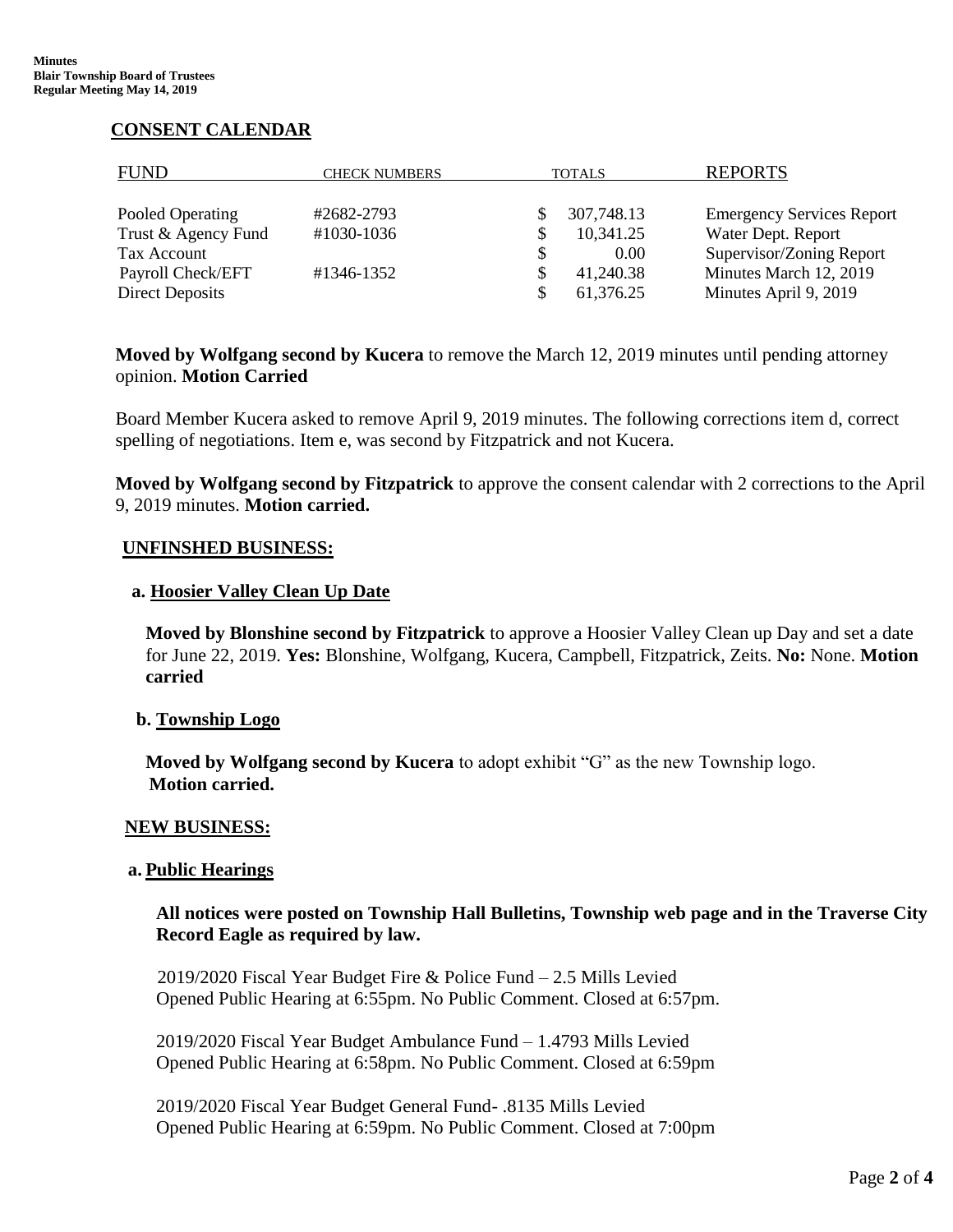2019/2020 Fiscal Year Budget Liquor Law Fund Opened Public Hearing at 7:00pm. No Public Comment. Closed at 7:01pm

2019/2020 Fiscal Year Budget Metro Act Fund Opened Public Hearing at 7:01pm. No Public Comment. Closed at 7:02pm

 2019/2020 Fiscal Year Budget Silver Lake Milfoil Opened Public Hearing at 7:02pm. No Public Comment. Closed at 7:03 pm

# **b.RCI Payment #9**

**Moved by Wolfgang second by Fitzpatrick** to approve RCI payment # 9 in the amount of \$24,588.32 **Yes:** Wolfgang, Campbell, Zeits, Fitzpatrick, Kucera, Blonshine. **No:** None. **Motion carried**.

## **c. Liability Insurance Quotes**

**Moved by Wolfgang second by Kucera** to continue working with Municipal Underwriters as our liability insurance carrier. **Yes:** Campbell, Zeits, Fitzpatrick, Kucera, Blonshine, Wolfgang. **No:** None. **Motion carried.**

### **d. Lot Combinations**

**Moved by Wolfgang second by Kucera** to approve lot combination #2019-02, parcel numbers 28-02- 520-025-00 & 28-02-520-026-00. The property owners are aware that if they should ever desire to split these lots into two separate lots again, they would need to remove any structures that would not conform to our zoning requirements. **Yes:** Zeits, Fitzpatrick, Kucera, Blonshine, Wolfgang, Campbell. **No:** None. **Motion carried.** 

**Moved by Blonshine second by Wolfgang** to approve lot combination # 2019-03, parcel numbers 28- 02-501-103-01  $& 28-02-501-104-01$ . The property owners are aware that if they should ever desire to split these lots into two separate lots again, they would need to remove any structures that would not conform to our zoning requirements. **Yes:** Fitzpatrick, Zeits, Kucera, Blonshine, Wolfgang, Campbell. **No:** None. **Motion carried.** 

## **e. TCAPS-Agreement for Collection of Summer Property Taxes**

**Moved by Wolfgang second by Fitzpatrick** to approve the agreement with TCAPS for the collection of Summer Taxes at \$2.50 per parcel for 2019/2020. **Yes:** Fitzpatrick, Kucera, Blonshine, Wolfgang, Campbell, Zeits. **No:** None. **Motion carried**.

## **f. Hiring Part -time Emergency Services Employees**

**Moved by Blonshine second by Fitzpatrick** to hire Dan Besson, Jill Simon and Josh Salyer as Parttime Emergency Services employees. **Yes:** Kucera, Blonshine, Wolfgang, Campbell, Zeits, Fitzpatrick. **No:** None. **Motion carried**.